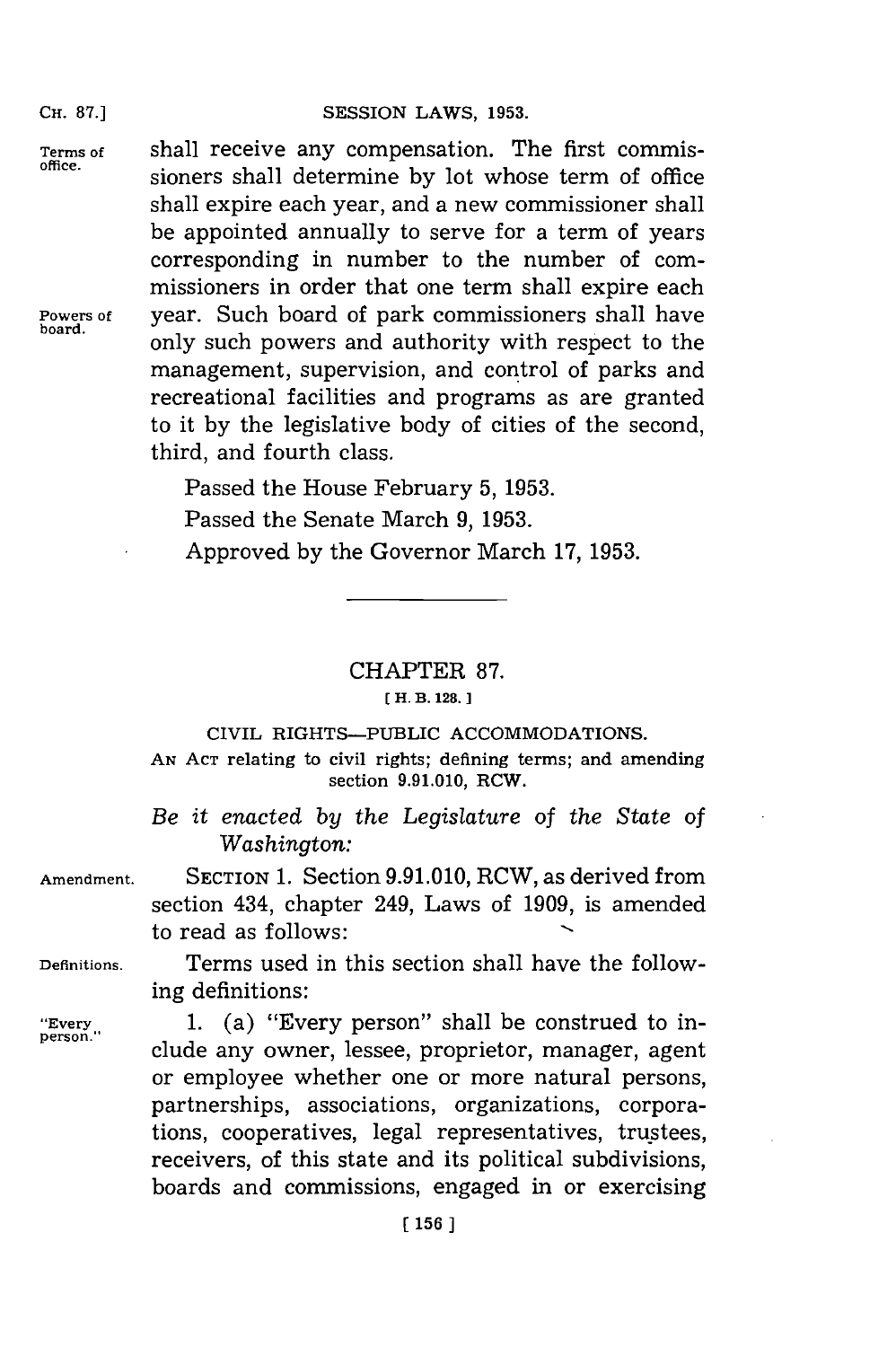control over the operation of any place of public resort, accommodation, assemblage or amusement.

**(b)** "Deny" is hereby defined to include any act **"Deny."** which directly or indirectly, or **by** subterfuge, **by** a person or his agent or employee, results or is intended or calculated to result in whole or in part in any discrimination, distinction, restriction, or unequal treatment, or the requiring of any person to pay a larger sum than the uniform rates charged other persons, or the refusing or withholding from any person the admission, patronage, custom, presence, frequenting, dwelling, staying, or lodging in any place of public resort, accommodation, assemblage, or amusement except for conditions and limitations established **by** law and applicable alike to all persons, regardless of race, creed or color.

(c) "Full enjoyment of" shall be construed to **"Full en**include the right to purchase any service, commodity or article of personal property offered or sold on, or **by,** any establishment to the public, and the admission of any person to accommodations, advantages, facilities or privileges of any place of public resort, accommodation, assemblage or amusement, without acts directly or indirectly causing persons of any particular race, creed or color, to be treated as not welcome, accepted, desired or solicited.

**(d)** "Any place of public resort, accommodation, **"Any place of public** assemblage or amusement" is hereby defined to indiscoursing the total be limited to, any public place,  $\frac{v_{\text{min}}}{\text{blue}}$  or licensed or unlicensed, kept for gain, hire or reward, **amusement."** or where charges are made for admission, service, occupancy or use of any property or facilities, whether conducted for the entertainment, housing or lodging of transient guests, or for the benefit, use or accommodation of those seeking health, recreation or rest, or for the sale of goods and merchandise, or for the rendering of personal services, or for public conveyance or transportation on land, water or in